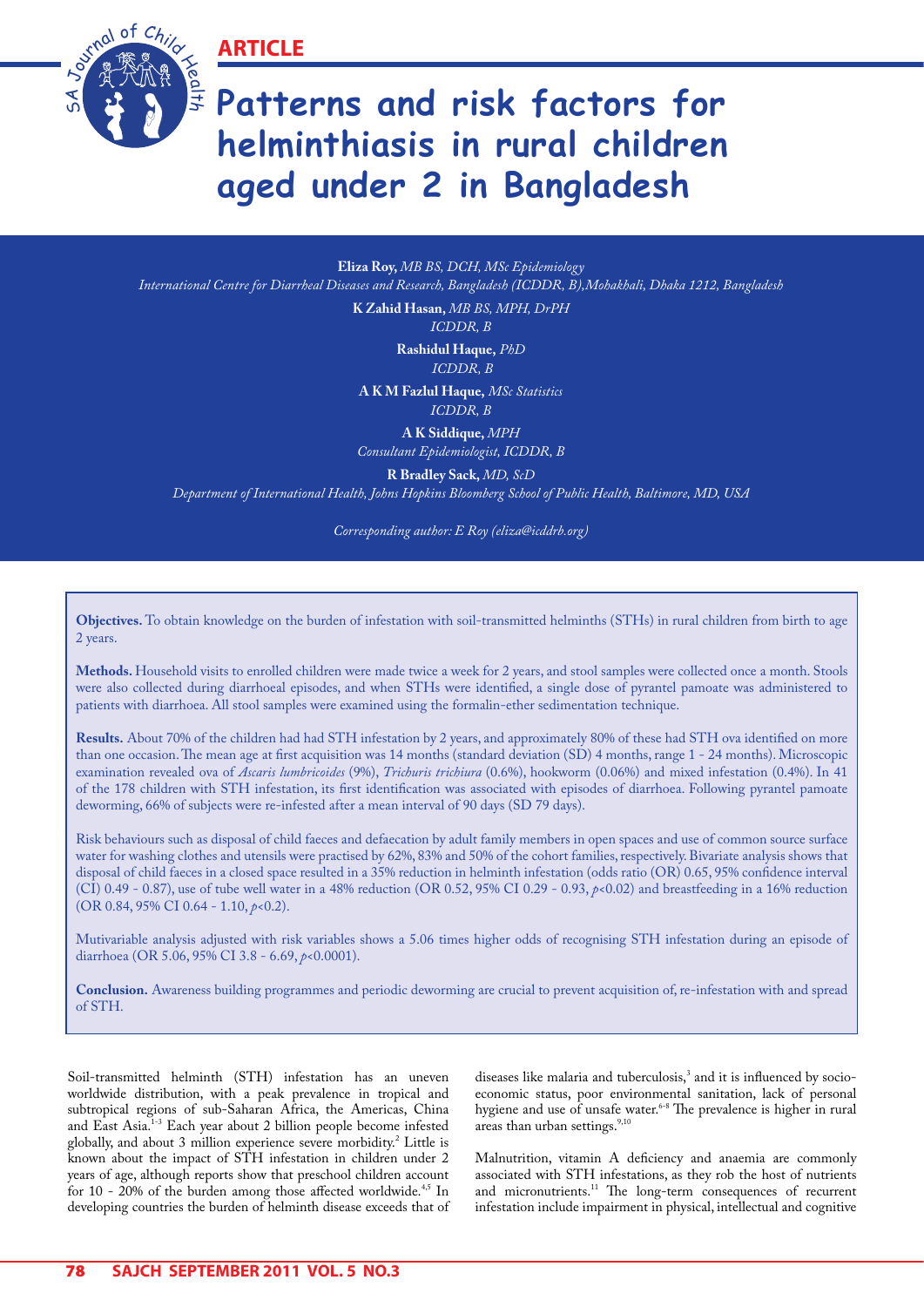development.12,13 Asthma, allergic rhinoconjunctivitis, atopic dermatitis and atopy have been reported in children with past and current intestinal helminth infestations.<sup>14-16</sup>

To date there are limited data on the pattern of and risk factors for STH in early infancy and in children aged under 2 years from Bangladesh, although some reports show high susceptibility to heavy infestation in some individuals.17 We present our findings on the pattern of common STH infestations in children aged under 2 years in rural Bangladesh using data in a birth cohort in rural Mirzapur.<sup>18</sup> The epidemiological data from this study could be used for planning intervention strategies to control STH.

## **Materials and methods Study site and study period**

The study was part of a larger study on causes of acute lower respiratory tract infections and diarrhoea in 10 villages in rural Mirzapur, Bangladesh.<sup>18</sup> The country has a hot, humid, tropical climate<sup>19</sup> favourable for the development of the larval stages of many STHs. When the study was conducted there were 16 510 people living in 2 962 households in the study area. Males comprised 51.9% (*N*=8 565) and females 48.1% (*N*=7 945), and children aged under 5 10.8% (*N*=1 551), of the total population.20

According to World Health Organization (WHO) guidelines, a sample size of 250 complying individuals in a geographically distinct community is needed to assess the prevalence and intensity of STH infestation.21,22 In this study we recruited 288 babies, and completed follow-up of 252 of them for 2 years.

A WHO training manual for diarrhoeal illness<sup>23</sup> was followed by the study physician to train a study nurse and 12 community health workers (CHWs) who were recruited to maintain rapport with families and collect information on births in the study area. The study physician and the nurse visited the newborn as soon as the CHW or family reported a delivery. Informed consent was obtained from parents or guardian for inclusion of each child into the study, and detailed information on socio-economic variables was collected from the families of the recruited subjects. House visits by CHWs were made every 4th day until the child completed 2 years of age. Details were documented on reasons for drop-out of children before completion of follow-up. The study was approved by the Ethical Review Committee of the International Centre for Diarrhoeal Diseases and Research, Bangladesh (ICDDR, B).

Stool samples were collected from the babies by the CHWs during household surveillance every month, and also during every espisode of diarrhoea that occurred during the follow-up period. Diarrhoeal stool samples were also brought directly to the field office by caretakers when diarrhoea occurred on non-visit days. Samples were transported to the ICDDR, B laboratory set up at Kumudini Hospital in the study area for routine microscopic and parasitological analysis by a trained laboratory technician.

#### **Stool microscopy for detection of parasites**

For detection of parasites, a direct wet film of stool was prepared and checked for helminth ova and parasites. The formalin-ether sedimentation technique of Ritchie<sup>24</sup> was used for the concentration of helminth eggs. The helminth eggs were counted and the number of eggs per gram of faeces was calculated from the volume of fluid examined and the weight of the stool specimen. The laboratory technician who performed the microscopic examination was blinded to whether the stool specimens were monthly or diarrhoeal samples.

#### **Study definition of STH**

The presence of one or more types of helminth ova (*Ascaris lumbricoides*, *Trichuris trichiura* or hookworm) in a diarrhoeal or nondiarrhoeal stool sample was considered positive for STH infestation.

#### **Treatment algorithm**

The laboratory reports on the scheduled monthly samples were not made available to the study physician, as these subjects were clinically well with no symptoms. The reports on the diarrhoeal stool samples of all study children were checked by the study physician and treatment was instituted on the basis of stool microscopy reports. A single dose of pyrantel pamoate at a dose of 10 mg/kg body weight was administered to subjects with helminth ova in a diarrhoeal stool sample (mebendazole is contraindicated in children aged under 2 years). When a child who had had STH infestation and tested negative after being treated had a further positive stool sample, he or she was considered to have reinfestation.

#### **Statistical analysis**

Data were entered using FoxPro and statistical analysis was done using Stata version 9. The pattern of helminth infestation was examined in routine samples collected from subjects from birth until 2 years of age. For this calculation, the number of samples positive for helminth ova was used as the numerator and divided by the total number of samples collected as the denominator. Analysis was repeated separately for diarrhoeal and non-diarrhoeal samples. The proportions of samples positive for helminth ova in summer (March - June), the monsoon period ( July - October) and winter (November - February) were also calculated to assess differences in burden in diarrhoeal and routinely collected monthly stool samples.

Age at first infestation, age and sex distribution, and numbers of subjects experiencing only a single infestation or re-infestation after treatment were analysed. Descriptive statistics, such as frequency, cumulative frequency, percentages, means and standard deviations (SDs) were used to describe the study sample, and statistical comparisons were made using Student's *t*-test and chi-square tests as appropriate.

To examine clustering of helminth infestation in the same child, regression modelling was done using the robust standard error method (RSE). First risk variables for helminth infestation such as age, sex, seasonality and breastfeeding status were analysed by RSE. In addition, adjusted odds of helminth ova in diarrhoeal stool samples were compared with non-diarrhoeal samples by multivariate logistic regression. All statistical tests with  $p$ <0.05 were considered significant.

# **Results**

A total of 288 newborn babies were enrolled in the study. Of these 252 subjects, 143 male and 109 female, completed 2 years' followup. The reasons for dropout have been reported elsewhere.<sup>18</sup> A total of 7 435 stool samples were collected from those who completed follow-up, comprising 5 707 monthly visit samples and 1 728 samples from subjects with reported diarrhoea.

#### **Patterns of helminth ova in stool samples**

Table I shows the pattern of helminth ova in diarrhoeal and nondiarrhoeal stool samples. Overall 9.3% (695/7 435) of samples were positive for any type of helminth ova. Helminth ova were present in 12% (208/1 728) of diarrhoeal and 8.5% of non-diarrhoeal stool samples (487/5 707) collected during surveillance. STHs, and specifically *Ascaris*, were identified more commonly in diarrhoeal stool samples, with a mean of 3.7 (SD 2.5) times in diarrhoeal stools versus 3.3 (SD 2.4) times in non-diarrhoeal stools (*p*<0.002). Crude estimates by logistic regression analysis showed an overall 1.4 times higher likelihood of helminth infestation in diarrhoeal compared with non-diarrhoeal samples (odds ratio (OR) 1.4, 95% confidence interval (CI) 1.22 - 1.75, *p*<0.0001). Similarly, logistic regression modelling using the RSE method adjusted for the confounding effects of age, gender, breastfeeding, seasonality and disposal site of child faeces showed a 5 times higher odds of STH infestation in diarrhoeal compared with non-diarrhoeal samples (OR 5.06, 95% CI 3.8 - 6.69,  $p<0.0001$ ).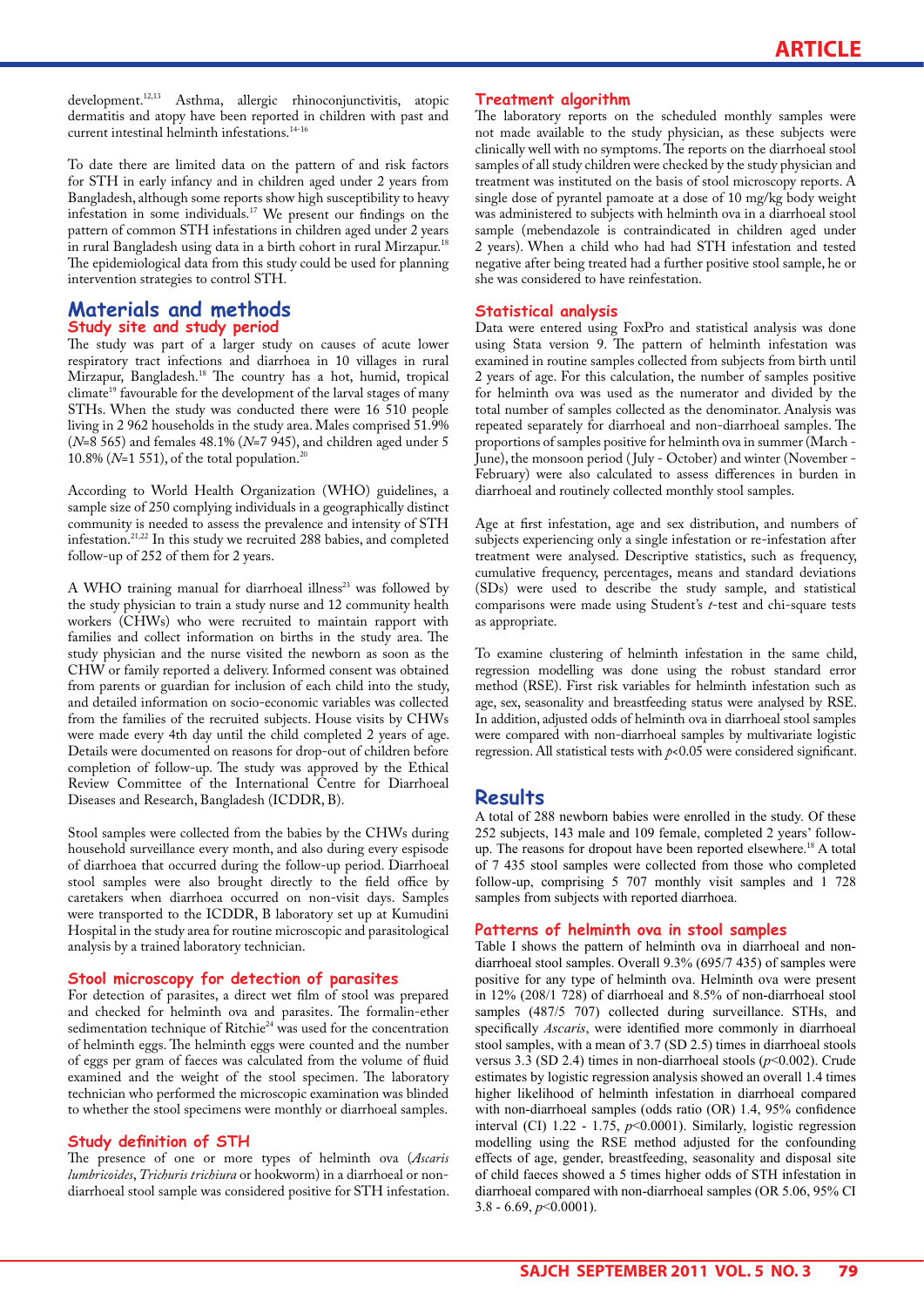The principal ova identified were *A. lumbricoides* (*9*%), *T. trichiura*  (0.6%) and hookworm (0.06%). Mixed helminth infestation was uncommon (0.4% of stool samples). The egg counts per gram of stool in diarrhoeal and non-diarrhoeal samples were highest for *A. lumbricoides*, followed by *T. trichiura* and hookworm.

### **Episodes of infestation and association with diarrhoea**

Fig. 1 shows that STHs were found in a total of 70% (178/252) of the subjects. Just over 20% of these (37/178) had only one infestation, and in approximately 80% there were up to 12 repeated episodes of ova found in stools during follow-up from birth until 2 years of age. Of first-time infestations, 22.5% (41/178) were associated with diarrhoea. Re-infestation took place a mean of 90 days (SD 79 days) after treatment for helminth infestation with diarrhoea with pyrantel palmoate, and in 66% of subjects occurred within 3 months following treatment.



*Fig. 1. Approximately 70% of the subjects (178/252) developed helminth infestation. Of these 20% (***N***=37) tested positive for helminth ova only once and 141 had recurrent episodes of helminth infestation during follow-up from birth until 2 years of age.*

#### **Helminth infestation and age**

Fig. 2 shows the age at first acquisition of any type of STH ova and the cumulative number of subjects who developed STH infestation by 2 years of age. Infestation started as early as 1 month of age, and the number of subjects with first acquisition was highest in the second half of the first year. The mean age at acquisition was 14 months (SD 4.2, median 13) in routinely collected monthly samples and 15 months (SD 3, median 15) in children presenting with diarrhoea.



*Fig. 2. Age at first acquisition of helminth infestation in 252 children aged under 2 in rural Mirzapur, Bangladesh. The mean age of first acquisition was 14 (SD 4) months (range 1 - 24).*

We also observed a linear increase in infestation with increase in age (test of trend *p*<0.0001). This linear trend was observed in both male and female subjects (test of trend *p*<0.0001). Multivariate analysis controlling for confounding effects of gender, seasonality, site of disposal of child faeces and diarrhoea, and taking care of the clustering effect for multiple samples in the same child, shows an increase in the odds of helminth infestation with increasing age compared with subjects under 6 months of age (Table II).

### **Helminth infestation by gender**

Of the 695 positive samples, 60% (422/695) were from male babies. Logistic regression modelling using the RSE method shows that the odds of helminth infestation in girls compared with boys was 16% lower (OR 0.84, 95% CI 0.64 - 1.51, *p*<0.3). After adjustment for age, seasonality, diarrhoea, breastfeeding and disposal site of child faeces, a 33% lower odds of infestation in females was observed, although it did not reach statistical significance (OR 0.67, 95% CI  $0.6$  2 - 1.16).

#### **Seasonal distribution**

Fig. 3 shows the proportion of diarrhoeal and non-diarrhoeal stool samples that tested positive during the summer, monsoon and winter seasons. In the winter months approximately 23% of total stool samples were positive, although the proportion of samples positive for STH ova was higher in diarrhoeal than in non-diarrhoeal samples in all seasons, but significantly so in the summer  $(p<0.04)$  and monsoon months (*p*<0.001).



*Fig. 3. A higher percentage of diarrhoeal samples than non-diarrhoeal samples tested positive for helminth ova in all seasons, and this difference was significant during the monsoon (***p***<0.001) and summer (***p***<0.04) months.* 

#### **Risk behaviours in the study population**

Data on risk behaviours that could be important in the transmission of helminth infestation in the community were explored. We found that 62% of the families of the cohort children disposed of child faeces in open spaces, 33% in pit latrines and 5% in sanitary latrines. Disposal of child faeces in pit or sanitary latrines was associated with a 35% reduction in STH infestation (OR 0.65, 95% CI 0.49 - 0.87, *p*<0.004) compared with disposal in open spaces. Surface water was commonly used for washing the child's clothes and utensils by 50% of the families. Use of tube well water was associated with a 48% reduction in STH infestation, and the protective effect was statistically significant (OR 0.52, 95% CI 0.29 - 0.93, *p*<0.02). Approximately 60% of the babies were exclusively breastfed for 3 months. Exclusive breastfeeding was associated with a 16% reduction in STH infestation, but did not reach statistical significance (OR 0.84, 95% CI 0.64 - 1.10,  $p < 0.2$ ).

# **Discussion**

This study describes the patterns of helminth infestations and risk factors for infestation in rural children in Bangladesh from birth until age 2 years. The findings are based on a unique bi-weekly household surveillance for identification of diarrhoeal episodes, supplemented by routine monthly stool samples collected from the same cohort of children, starting from birth. Laboratory-confirmed stool microscopy results show that 70% of the study children were infested during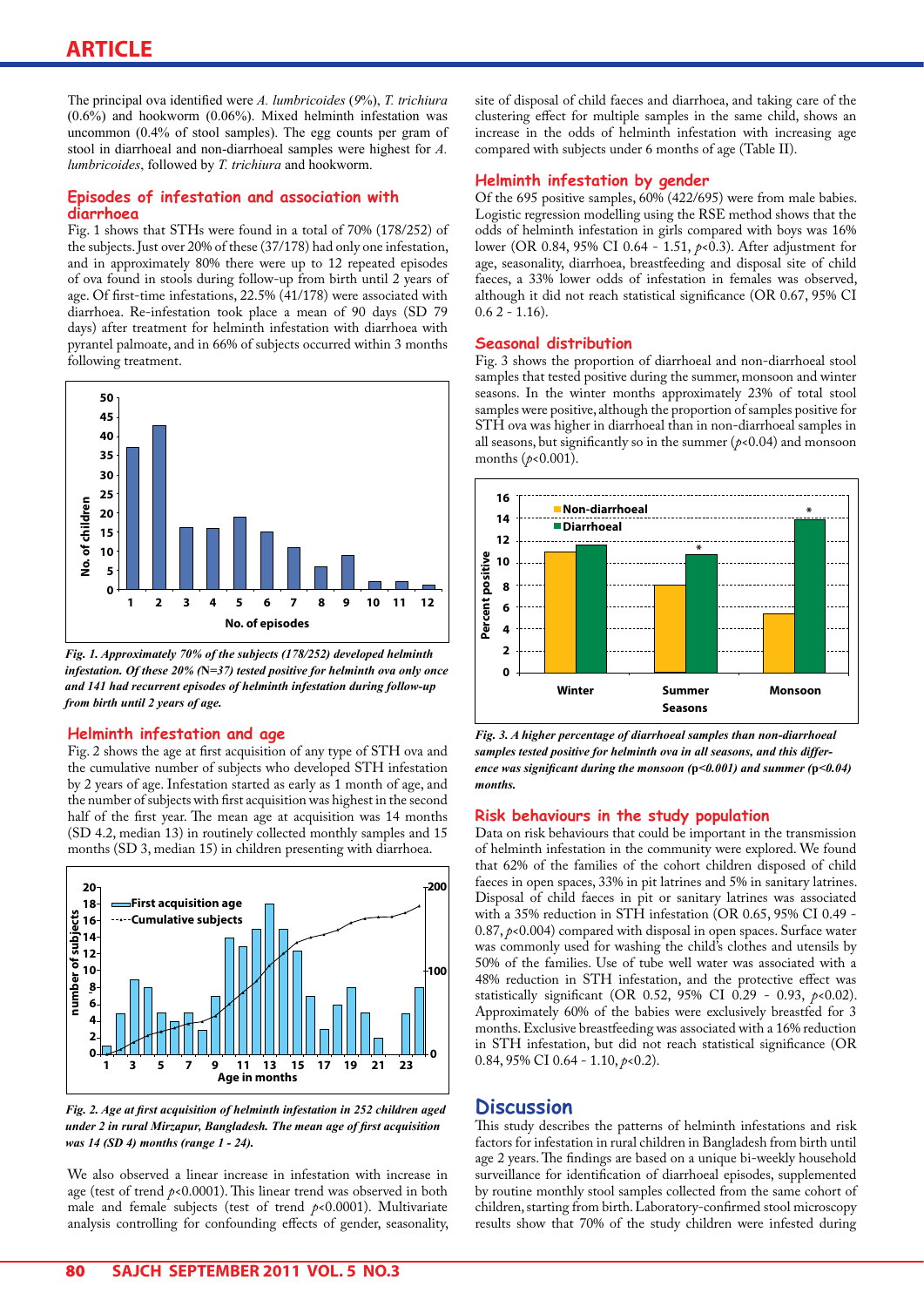#### **TABLE I. DISTRIBUTION OF HELMINTH OVA AND EGG COUNTS IN DIARRHOEAL AND NON-DIARRHOEAL SAMPLES COLLECTED IN A BIRTH COHORT, BANGLADESH**

|                                                              | Diarrhoeal        | Non-diarrhoeal          | Total        |            |
|--------------------------------------------------------------|-------------------|-------------------------|--------------|------------|
| Types of helminth ova $(\%$ (M)                              | $(N=1 728)$       | $(N=5 707)$             | $(N=7, 435)$ | $p$ -value |
| Ascaris lumbricoides                                         | 11.6(200)         | 8,20 (470)              | 9.01(670)    | $0.001*$   |
| Trichuris trichiura                                          | 1,73(30)          | 0.36(21)                | 0.69(51)     | $0.002*$   |
| Hookworm                                                     | 0.17(3)           | 0.04(2)                 | 0.07(05)     | ٠          |
| A. lumbricoides and T. trichiura or hookworm                 | 12.04 (208)       | 8,50 (487)              | 9.3(695)     | $0.001*$   |
| A. lumbricoides and T. trichiura                             | 0.87(15)          | 0.25(14)                | 0.39(29)     | $\ge 0.5$  |
| A lumbricoides and hookworm                                  | 0.02(1)           | 0.03(2)                 | 0.03(3)      | ÷          |
| Egg count (mean (SD, median)/g) of stool in positive samples |                   |                         |              |            |
| A. lumbricoides                                              | 1 0 32 (640, 973) | 1 0 31 (9 0 2 , 9 0 0 ) |              | 0.9        |
| T. trichiura                                                 | 184 (131, 123)    | 165 (147, 112)          |              | 0.7        |
| Hookworm                                                     | 64 (16, 82)       | 58 (26, 58)             |              | 0.7        |

 $\kappa_{I}$ -value <0.05, statistically significant difference between diarrhoeal and non-diarrhoeal samples.

| TABLE II. RISK FACTORS FOR HELMINTHIASIS IN CHILDREN 0 - 2 YEARS OF AGE IN MIRZAPUR,<br>BANGLADESH - RESULTS OF BIVARIATE AND MULTIVARIATE LOGISTIC REGRESSION, ESTIMATED BY<br>ROBUST STANDARD ERROR METHOD |                 |                            |        |              |                  |            |  |  |  |
|--------------------------------------------------------------------------------------------------------------------------------------------------------------------------------------------------------------|-----------------|----------------------------|--------|--------------|------------------|------------|--|--|--|
|                                                                                                                                                                                                              | Adjusted to all |                            |        |              |                  |            |  |  |  |
|                                                                                                                                                                                                              | <b>OR</b>       | 95% $CI (UL - LL)$ p-value |        | OR           | 95% CI (UL - LL) | $p$ -value |  |  |  |
| Diarrhoea                                                                                                                                                                                                    |                 |                            |        |              |                  |            |  |  |  |
| Absent                                                                                                                                                                                                       | $\mathbf{1}$    | $\mathbf{1}$               |        | $\mathbf{1}$ | $\mathbf{1}$     |            |  |  |  |
| Present                                                                                                                                                                                                      | 1.4             | $1.22 - 1.75$              | 0.0001 | 5.06         | $3.8 - 6.69$     | 0.0001     |  |  |  |
| Gender                                                                                                                                                                                                       |                 |                            |        |              |                  |            |  |  |  |
| Male                                                                                                                                                                                                         | $\mathbf{1}$    | $\mathbf{1}$               |        | $\mathbf{1}$ | $\mathbf{1}$     |            |  |  |  |
| Female                                                                                                                                                                                                       | 0.84            | $0.64 - 1.51$              | 0.3    | 0.67         | $0.62 - 1.67$    | 0.3        |  |  |  |
| Seasonality                                                                                                                                                                                                  |                 |                            |        |              |                  |            |  |  |  |
| Summer                                                                                                                                                                                                       | $\mathbf{1}$    |                            |        | $\mathbf{1}$ | $\mathbf{1}$     |            |  |  |  |
| Winter                                                                                                                                                                                                       | 0.84            | $0.66 - 1.07$              | 0.17   | 0.83         | $0.63 - 1.07$    | 0.16       |  |  |  |
| Monsoon                                                                                                                                                                                                      | 1.2             | $1.01 - 1.5$               | 0.03   | 1.2          | $1.03 - 1.6$     | 0.02       |  |  |  |
| Age (mo.)                                                                                                                                                                                                    |                 |                            |        |              |                  |            |  |  |  |
| $0 - 5$                                                                                                                                                                                                      | $\mathbf{1}$    |                            |        | $\mathbf{1}$ | $\mathbf{1}$     |            |  |  |  |
| $6 - 11$                                                                                                                                                                                                     | 2.03            | $1.4 - 2.8$                | 0.0001 | 2.7          | $2.01 - 3.8$     | 0.0001     |  |  |  |
| $12 - 17$                                                                                                                                                                                                    | 5.19            | $3.9 - 6.9$                | 0.0001 | 11.9         | $8.6 - 16.6$     | 0.0001     |  |  |  |
| $18 - 24$                                                                                                                                                                                                    | 3.8             | $2.9 - 5.1$                | 0.0001 | 10.3         | $7.2 - 14.7$     | 0.0001     |  |  |  |
| <b>Exclusive breastfeeding</b>                                                                                                                                                                               |                 |                            |        |              |                  |            |  |  |  |
| <b>No</b>                                                                                                                                                                                                    | $\mathbf{1}$    |                            |        | $\mathbf{1}$ | $\mathbf{1}$     |            |  |  |  |
| <b>Yes</b>                                                                                                                                                                                                   | 0.84            | $0.64 - 1.10$              | 0.2    | 0.77         | $0.53 - 1.13$    | 0.18       |  |  |  |
| Disposal site of child faeces                                                                                                                                                                                |                 |                            |        |              |                  |            |  |  |  |
| Open space                                                                                                                                                                                                   | $\mathbf{1}$    |                            |        | $\mathbf{1}$ | $\mathbf{1}$     |            |  |  |  |
| Pit latrine                                                                                                                                                                                                  | 0.65            | $0.49 - 0.87$              | 0.004  | 0.64         | $0.46 - 0.87$    | 0.005      |  |  |  |
| $p$ <0.05 significant.                                                                                                                                                                                       |                 |                            |        |              |                  |            |  |  |  |

Adjusted by age, sex, breastfeeding and seasonality and disposal site of child faeces, a higher odds of STH infestation in diarrhoeal samples was observed compared with non-diarrhoeal samples (OR 5.06, 95% CI 3.8 - 6.69, p<0.0001).

OR = odds ratio; CI = confidence interval; UL = upper limit; LL = lower limit.

surveillance. In 66% of subjects who had been treated with an antihelminthic drug, stool samples again tested positive for STH ova within 3 months. These findings are similar to reports from other developing countries that show high infestation rates in preschool children, under-5s and schoolchildren.<sup>10,17,25,26</sup>

There are limited data on the association between diarrhoea and helminth infestation, or asymptomatic carriage of helminth ova, in rural children aged under 2. We found that a significantly higher percentage of samples collected during episodes of diarrhoea

compared with non-diarrhoeal samples tested positive for helminth ova, with a 1.5 times higher odds of STH helminth ova in diarrhoeal samples (OR 1.5, 95% CI 1.2 - 1.8). Several studies show that the prevalence of helminth infestation during episodes of diarrhoea varies from 3% to 33%.<sup>10,26,27</sup> A study on Albanian children shows a five times higher likelihood of diarrhoea in children found to be STH-positive than in other children seen in clinical settings.<sup>28</sup> This finding may need further study. It is speculated that STH and acute diarrhoea share a similar epidemiological predisposition.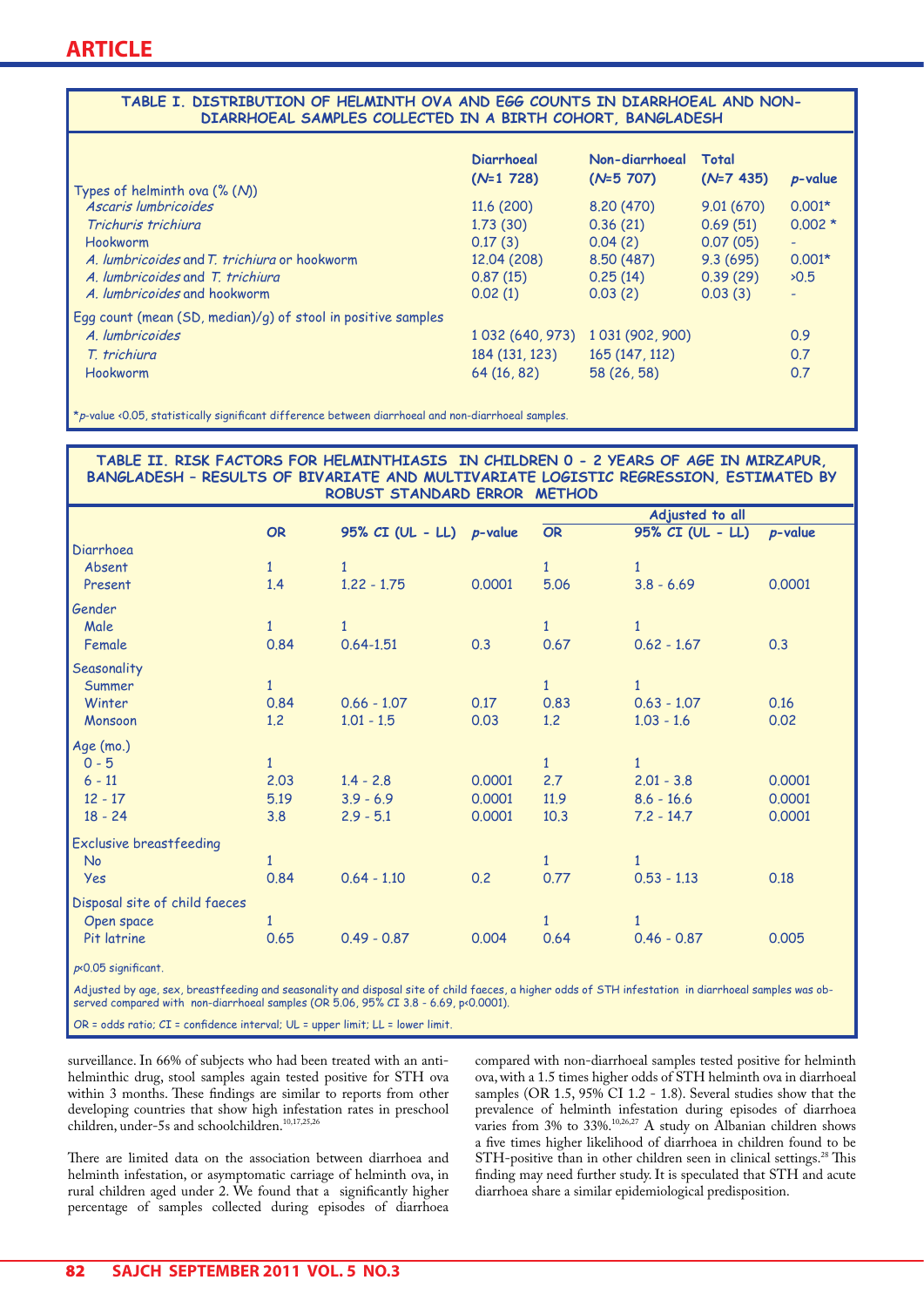There was no significant difference in egg loads between diarrhoeal and non-diarrhoeal samples for any of the three types of helminths (*p*>0.05). This novel finding, not described in the literature, indicates that children under the age of 2 with egg loads similar to those in children with diarrhoea may remain asymptomatic and can therefore contribute to the transmission of STH in the community.

The most common infestation was *A. lumbricoides*, followed by *T. trichiura* and hookworm; this differs from the situation in older children and adults, where hookworm infestation is second highest.<sup>29</sup> The egg load for *A. lumbricoides* was highest, as has been found in other studies.25,30 Recent estimates show that worldwide *A. lumbricoides* infects 1.221 billion people, *T. trichiura* 795 million, and hookworms (*Ancylostoma duodenale* and *Necator americanus*) 740 million,31 with an estimated 22.1 million disability-adjusted life years (DALYs) lost for hookworm, 10.5 million for *A. lumbricoides* and 6.4 million for *T. trichiura.*32 Table I shows that the prevalence of mixed infestation was very low in this cohort, in contrast to studies in older children and adults that show infestation with more than one helminth.<sup>33</sup>

The laboratory-confirmed reports on age at first acquisition of helminthic ova in samples collected during surveillance show that infestation started early. The mean ages at first acquisition were 14 months (SD 4.2, median 13) and  $15$  months (SD 3, median 15) in non-diarrhoeal and diarrhoeal samples, respectively. The mean numbers of times samples tested positive for any type of helminth ova in non-diarrhoeal and diarrhoeal samples were 3.3 (SD 2.4) and 3.7 (SD 2.5), respectively (*p*<0.002). This emphasises the potential utility of early deworming programmes in infancy, irrespective of clinical presentation. We also observed a substantial number of children with their first acquisition in the second half of their first year (Fig. 2). This could be associated with consumption of contaminated complementary food through use of utensils washed with pond water, which was the common source for washing utensils, clothes and bathing in 50% of the cohort families. Similarly, factors associated with normal development, such as crawling from 5 months of age and mouthing objects from 9 months, could be important risk behaviours.

Although exclusive breastfeeding was practised by 60% of mothers for at least 3 months, other contributing factors such as lack of sanitary latrines and use of surface water for washing utensils could have resulted in early infestation, as reported in other studies.<sup>34,35</sup> Poor sanitary conditions and environmental pollution are associated with acquisition, carriage and recurrence,<sup>34-36</sup> as faecal contamination of the environment leads to constant contamination of both soil and water.<sup>35-37</sup> The families of our study cohort lacked knowledge on safe disposal of child faeces, with 62% of families disposing of child faeces in the nearby bush or courtyard and 50% using the same water source for washing clothes and utensils. Only 5% of families used sanitary latrines. High levels of infestation through environmental contamination are of public health importance. Correction of personal habits is therefore critical for the control and reduction of  $\overline{S}$ TH disease burden in the community,  $37,38$  as is provision of safe water and waste disposal.

We also found that females had a 16% lower risk of infestation than males. Even after adjusting for confounding effects of age and seasonality a difference was observed, although it did not reach statistical significance (OR 0.86, 95% CI 0.6 - 1.2). However, some studies show no gender differences in parasitic infestation.<sup>39</sup>

Although the overall prevalence of STH was highest in samples collected in winter, a higher percentage of diarrhoeal samples tested positive for helminth ova in the monsoon (*p*<0.001) and summer  $(p<0.04)$  months. This finding corresponds with significantly higher rates of infestation and re-infestation in wet compared with dry seasons, as has been found in studies from other tropical countries.<sup>40</sup>

Deworming can decrease infestation and the burden of STH.<sup>41</sup> The mean interval for re-infestation after treatment varies in different studies. One study shows that 49.5% of subjects had re-infestation after 3 months and 79.6% within 6 months of deworming.<sup>42</sup> Another study shows that a single dose of pyrantel pamoate resulted in a cure rate of 88% for *Ascaris* and 31% for hookworms.<sup>43</sup> In our study the mean interval for re-infestation was 90 (SD 79) days in subjects who were dewormed. About 66% of subjects presented again with clinical diarrhoea and presence of helminth ova within 3 months of treatment. This high re-infestation rate highlights the fact that that deworming programmes alone cannot control helminthic disease,<sup>44</sup> and that they need to be sustainable to be successful. The global strategy for the control of STH emphasises health-promoting programmes and improvements in sanitation.<sup>45</sup> The Asian Centre of International Parasite Control (ACIPAC) project has successfully carried out sustainable activities by linking deworming programmes with health-promoting school programmes in Cambodia, Laos, Myanmar, Thailand and Vietnam.<sup>46</sup> Other studies also show evidence that health education alone, without improvement of socio-economic status or poor sewage drainage systems, does not reduce the high rate of re-infestation with STHs<sup>44,47,48</sup> in developing countries.49,50 Reduction in STH infestation still remains one of the important priorities to reduce malnutrition and anaemia in children and enhance growth and intellectual development in developing countries.<sup>2,5,11,51,52</sup>

 In summary, this study has meticulously looked into the patterns and some of the important risk factors associated with the high burden of STH infestation in children aged under 2. Our findings suggest that deworming combined with efforts to bring about behavioural changes, improvement in sanitary facilities and use of safe water are important to decrease the burden of STH in young children in Bangladesh.

**Funding:** This research study was funded by the US Agency for International Development (USAID), grant number HRN-A-00-96-90005-02. The International Centre for Diarrhoeal Diseases and Research, Bangladesh, acknowledges with gratitude USAID's commitment to the Centre's research efforts.

**Ethical approval**: This study was approved by the Ethical Research Review Committee, ICDDR, Bangladesh.

#### **Competing interest:** None.

**Acknowledgement**: We thank Dr B P Pati of Kumudini Hospital, Mirzapur, for providing medical services to the study population, and the hospital staff, the field staff and the people of Mirzapur for their co-operation in the study. The ICDDR, B acknowledges with gratitude the commitment of DFID (UK) and the Ford Foundation (USA) to the centre's research efforts.

#### **References**

- 1. Soeripto N. Reinfection and infection rates of soil-transmitted-helminths in Kemiri Sewu, Yogyakarta, Indonesia. Southeast Asian J Trop Med Public Health 1991;22:216-221.
- 2. Riesel JN, Ochieng FO, Wright P, Vermund SH, Davidson M. High prevalence of soil-transmitted helminths in western Kenya: Failure to implement deworming guidelines in rural Nyanza Province. J Trop Pediatr 2010;56:60-62.
- 3. Hotez PJ, Brindley PJ, Bethony JM, King CH, Pearce EJ, Jacobson J. Helminth infections: the great neglected tropical diseases. J Clin Invest 2008;118;1311- 1321.
- 4. Crompton DW, Nesheim MC. Nutritional impact of intestinal helminthiasis during the human life cycle. Annu Rev Nutr 2002:22:35-59.
- 5. Albonico M, Allen H, Chitsulo L, Engels D, Gabrielli AF, Savioli L. Controlling soil-transmitted helminthiasis in pre-school-age children through preventive chemotherapy. PLoS Neglected Tropical Diseases 2008;2:e126.
- 6. O'Lorcain P, Holland CV. The public health importance of *Ascaris lumbricoides*. Parasitology 2000:121 Suppl:S51-71.
- 7. Ulukanligil M, Seyrek A. Demographic and parasitic infection status of schoolchildren and sanitary conditions of schools in Sanliurfa, Turkey. BMC Public Health 2003;3:29.